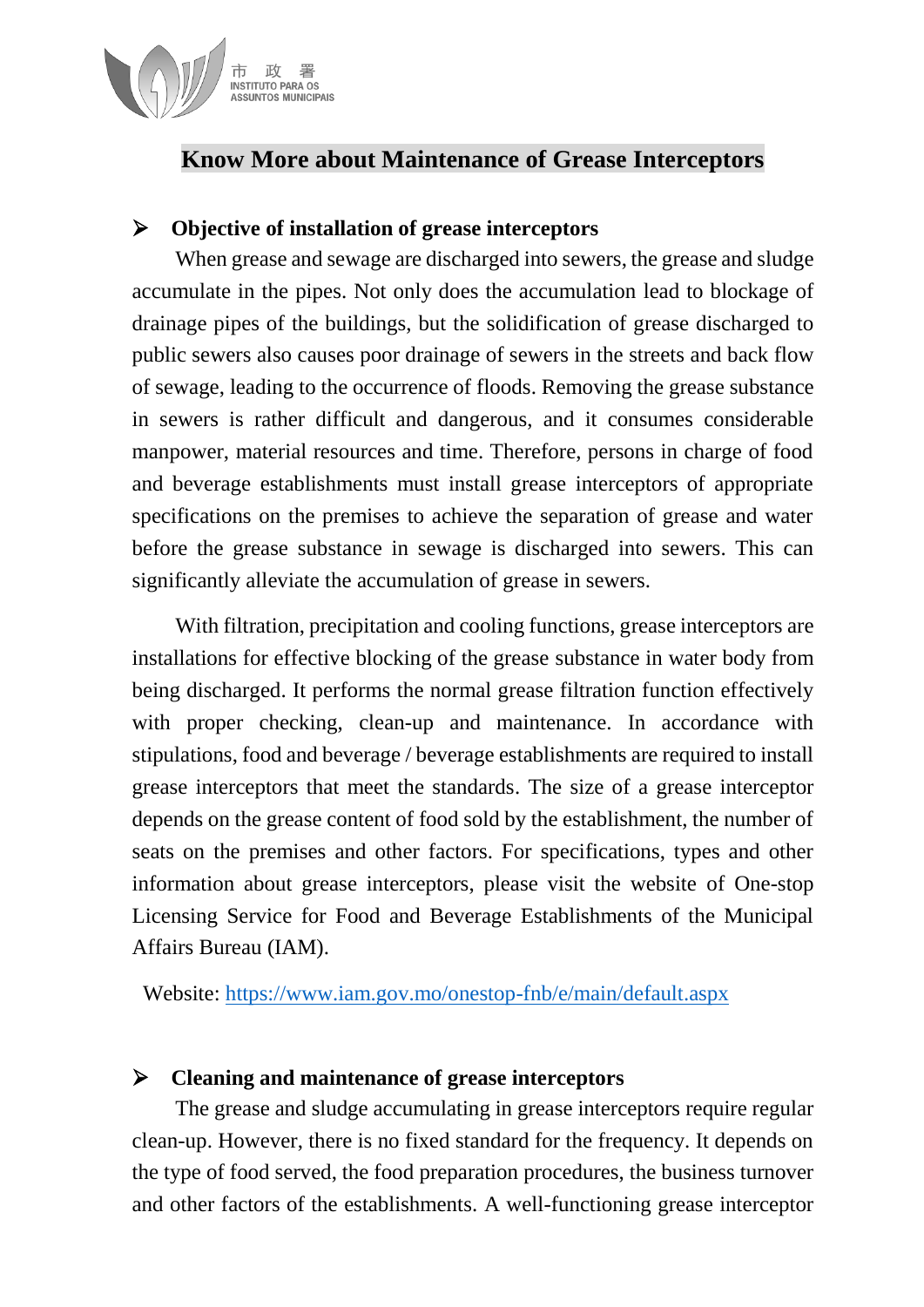

does not have obvious grease in the outlet compartment and the water outlet can be seen clearly.

In general, it is advised that a grease interceptor should be inspected twice every week. If grease and sludge are found to accumulate to 30% of the retained oily liquid layer, the grease interceptor requires clean-up.

To facilitate self-checking and the inspection work of grease interceptors by license regulation authorities, establishments should be equipped with tools for opening the grease interceptor cover plates which cannot be sealed by adhesion or welding. No fixed objects or facilities are allowed to be placed on top of the cover plates to ensure that they can be flexibly opened at any time. In addition, the grease interceptor and all pipes of a food and beverage establishment must comply with the approved sewerage drawings and plan, and no alteration, dismantling or addition of drainage facilities without authorisation is allowed. Attention should be paid to the following issues for daily cleaning and maintenance of grease interceptors:

- (1)When it is found that there is accumulation of grease in the outlet compartment of a grease interceptor, grease overflow or failure of sewage to pass through a grease interceptor effectively, it shows that the grease and sewage have been discharged into the pipes or have even clogged them. Clean-up and dredging of the drainage pipes have to be arranged immediately;
- (2)When removing grease and waste, people should be careful and prevent the contamination of food and the environment;
- (3)When underground or large grease interceptors are being cleaned, warning signs and guardrails should be placed in the surrounding area to prevent people or objects from falling and the risk of slipping;
- (4)The sewage from kitchens contains food debris. Since food debris is heavier than water, it sinks to the bottom of grease interceptors and forms sediment. Therefore, regular clean-up of the bottom of grease interceptors is required to avoid reducing the effectiveness of grease interceptors. It is advisable to hire a professional grease pumping company to assist in clean-up as the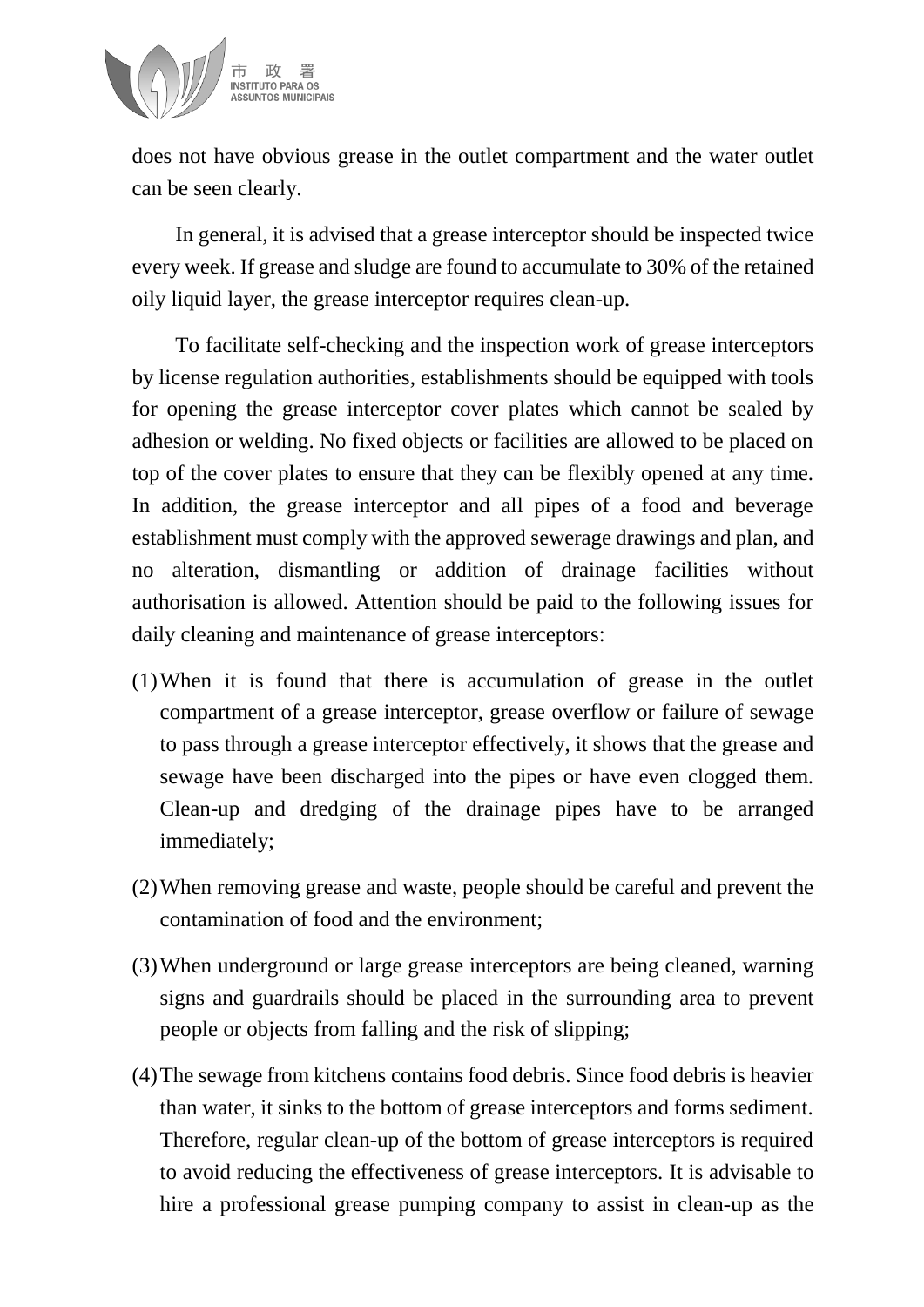

service can ensure the thorough removal of all waste in the grease interceptors;

- (5)After completion of cleaning, the grease interceptor should be covered properly at once, followed by cleaning and disinfection of the surrounding area;
- (6)In case of cleaning the grease interceptors by the establishments themselves, the waste removed should be put into intact plastic bags or containers which are then sealed properly. Furthermore, they should be placed in appropriate garbage collection installations on the premises;
- (7)The compartment baffles and casing pipes (H pipes) in grease interceptors have to be checked for damage or leakage regularly. Repair should be carried out immediately if any abnormality is found;
- (8)The inlet pipe of a grease interceptor has to be connected to a casing pipe (H pipe) for discharge, and it cannot directly discharge liquid into the outlet compartment of a grease interceptor nor allow liquid to enter the outlet compartment. In addition, it cannot be connected directly to the internal manhole of buildings or public sewers in the streets for discharge.
- (9)Since the drainage facilities in toilets are not connected to a grease interceptor, the water body for cooking and washing dining ware must not be poured into toilet bowls, wash basins, drain outlets and floor drains in toilets, etc.

# **Inspection system of grease interceptors of food and beverage establishments**

In accordance with laws and regulations, the functions of IAM include inspection of the use, maintenance and cleanliness of grease interceptors in food and beverage establishments. According to Article 21 and Article 22 of Law no. 9/2018 "*Criação do Instituto para os Assuntos Municipais*" (Establishment of Municipal Affairs Bureau), the inspection staff of IAM have the right to perform their duties at locations or business establishments subject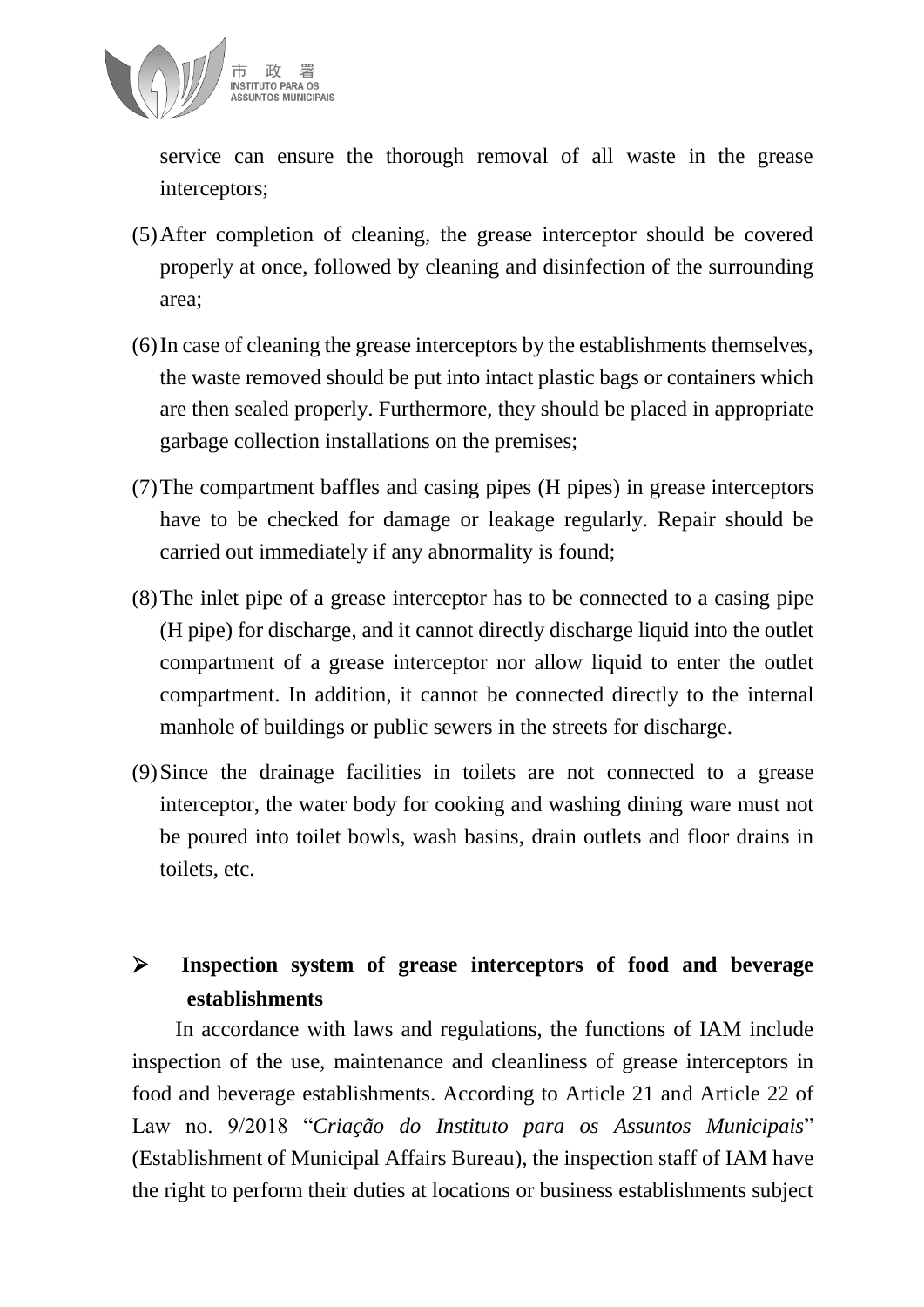

to monitoring activities. Establishments are obligated to co-operate with the inspection and supervision work of IAM, including opening the cover plates of grease interceptors for on-site inspection and record by inspection staff, providing licensing documents of the establishments, etc. In case of refusal to co-operate or failure to assist in opening the cover plates of grease interceptors (e.g. absence of tools), the inspection staff will issue notifications and follow up on the relevant penalty procedures in accordance with the laws and regulations.

### **Applicable penalties**

In accordance with Decree-Law no. 16/96/M dated 1 April, improper functioning of grease interceptors due to poor maintenance, alterations without obtaining permission from the licensing authorities, and environmental hygiene issues on the premises or the vicinity due to poor maintenance and cleanliness of facilities are punishable by a fine of between MOP 2,500 and MOP 35,000. Severe cases are even punishable by the penalty of closure of establishments.

# **A well-functioning grease interceptor does not have grease in the outlet compartment.**



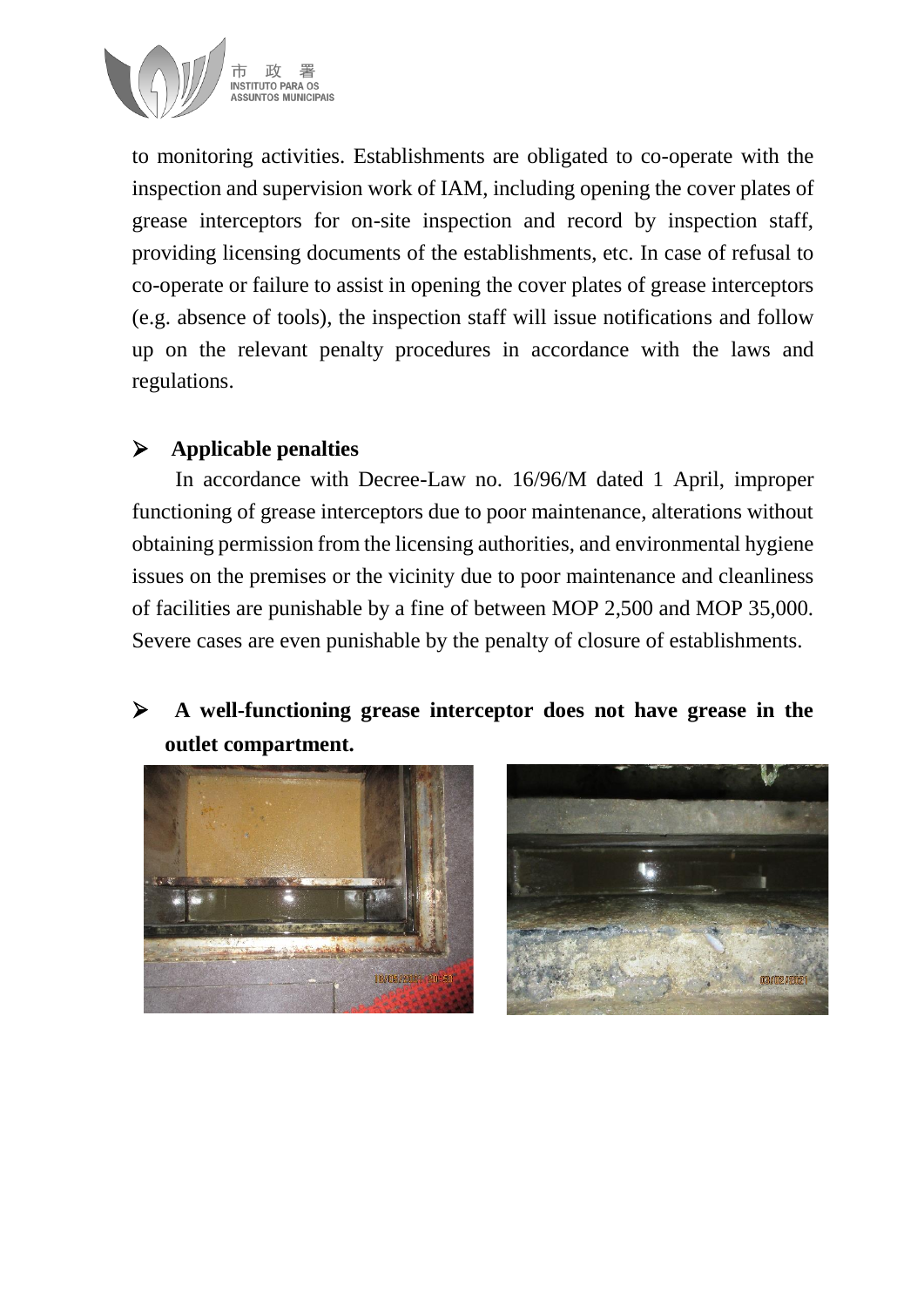

 **There is accumulation of grease in the outlet compartment, indicating that the grease interceptor has not performed the desired filtration function.** 



 **The grease or water level has reached the top and the water outlet cannot be seen, showing that the grease interceptor has lost its grease separation function or the sewer has been clogged.** 

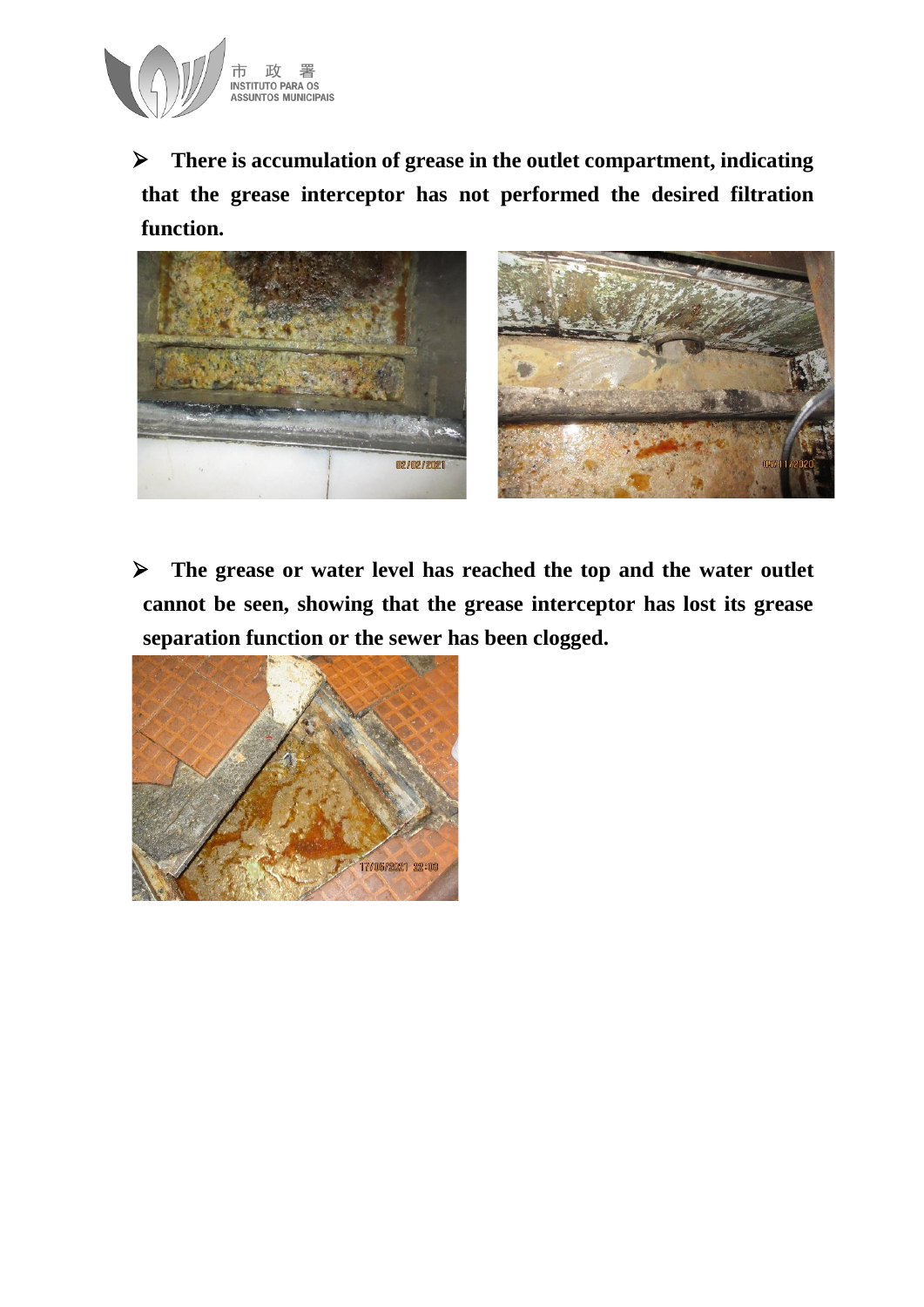

### **Infographic on Clean-up of Grease Interceptors**



When it is found that there is grease accumulation in the outlet compartment (grease and sludge accumulating to 30% of the retained oily liquid layer), overflow of grease substance or failure of sewage to pass through grease interceptors effectively, clean-up has to be arranged immediately.



The waste removed should be sealed carefully and placed in appropriate garbage collection installations on the premises.



When cleaning is completed, the grease interceptor should be covered properly and the vicinity of the grease interceptor should be cleaned.